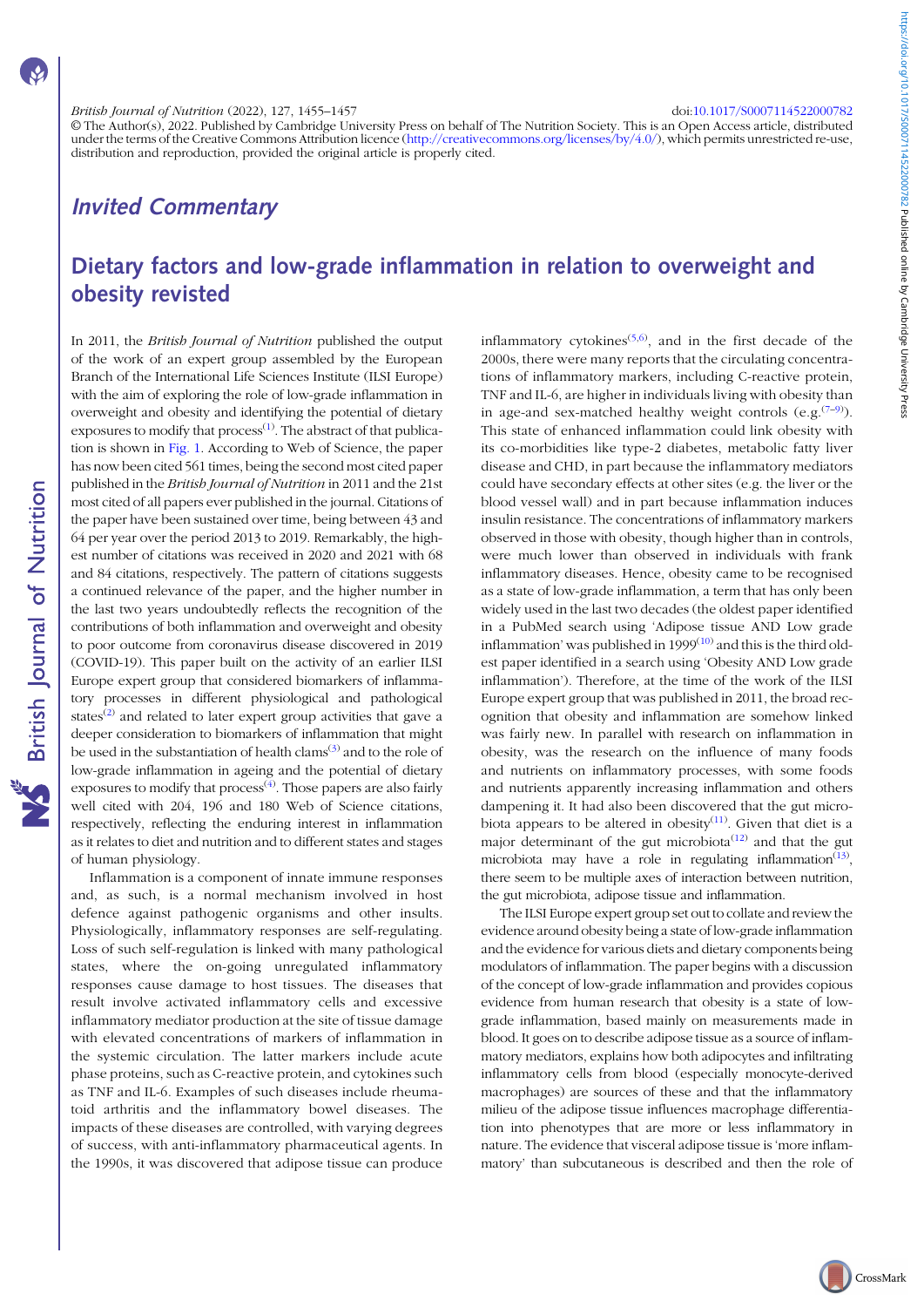#### <span id="page-1-0"></span>1456 P. C. Calder

Low-grade inflammation is a characteristic of the obese state, and adipose tissue releases many inflammatory mediators. The source of these mediators within adipose tissue is not clear, but infiltrating macrophages seem to be especially important, although adipocytes themselves play a role. Obese people have higher circulating concentrations of many inflammatory markers than lean people do, and these are believed to play a role in causing insulin resistance and other metabolic disturbances. Blood concentrations of inflammatory markers are lowered following weight loss. In the hours following the consumption of a meal, there is an elevation in the concentrations of inflammatory mediators in the bloodstream, which is exaggerated in obese subjects and in type 2 diabetics. Both high-glucose and high-fat meals may induce postprandial inflammation, and this is exaggerated by a high meal content of advanced glycation end products (AGE) and partly ablated by inclusion of certain antioxidants or antioxidant-containing foods within the meal. Healthy eating patterns are associated with lower circulating concentrations of inflammatory markers. Among the components of a healthy diet, whole grains, vegetables and fruits, and fish are all associated with lower inflammation. AGE are associated with enhanced oxidative stress and inflammation. SFA and trans-MUFA are pro-inflammatory, while PUFA, especially long-chain n-3 PUFA, are anti-inflammatory. Hyperglycaemia induces both postprandial and chronic low-grade inflammation. Vitamin C, vitamin E and carotenoids decrease the circulating concentrations of inflammatory markers. Potential mechanisms are described and research gaps, which limit our understanding of the interaction between diet and postprandial and chronic low-grade inflammation, are identified.

Fig. 1. Abstract of Calder et  $al^{(1)}$  $al^{(1)}$  $al^{(1)}$ 

Table 1. Numbers of publications identified in PubMed using different search terms. Searches conducted 27 February 2022

| Years covered | Search terms used           |                                    |                                       |                                              |
|---------------|-----------------------------|------------------------------------|---------------------------------------|----------------------------------------------|
|               | Obesity AND<br>inflammation | Adipose tissue AND<br>inflammation | Obesity AND low-grade<br>inflammation | Adipose tissue AND low-grade<br>inflammation |
| 1980-1989     | 65                          | 89                                 |                                       |                                              |
| 1990-1999     | 159                         | 190                                |                                       |                                              |
| 2000-2009     | 3961                        | 1892                               | 473                                   | 232                                          |
| 2010-2019     | 19801                       | 9940                               | 2301                                  | 1156                                         |
| 2020-now      | 7433                        | 3272                               | 809                                   | 334                                          |

inflammation in modulating insulin signalling and insulin sensitivity is reviewed. The paper then moves on to nutritional aspects. The phenomenon of post-prandial inflammation is described: both high simple sugar and high fat meals induce a state of elevated inflammation in the hours following their consumption, and there is a view that this is part of the link between poor quality diets and increased risk of non-communicable diseases $(14)$ . Inclusion of fibre, some plant polyphenolic compounds or  $n-3$  fatty acids, amongst others, in the meal can partly mitigate its effects on inflammation. The paper goes on to review the effects of different eating patterns, whole foods and beverages, glycated end products, fatty acids, carbohydrates, milk peptides, vitamin D, antioxidant vitamins (C and E and carotenoids), flavonoids and phytoestrogens on inflammatory markers as reported in human studies, although often not in those with obesity. Finally, the paper descries the impact of an altered gut microbiota on inflammatory makers and the effects of pre and probiotics. As such, the paper provides a comprehensive overview of adipose tissue, obesity and inflammation and of nutrition and inflammation and attempts to integrate these. In this respect, the paper was unique at the time of its publication. This probably explains its sustained high level of citations over the 10 years since its publication. However, as noted earlier, citations have gone up during the period of the COVID-19 pandemic. Outcomes from COVID-19 are worse in those with higher inflammation<sup>([15,16\)](#page-2-0)</sup>, are worse in those living with obesity<sup>[\(17](#page-2-0),[18](#page-2-0))</sup> and may be worse in those with poor nutrition<sup>([19,20\)](#page-2-0)</sup>. Because the paper by Calder *et al.*<sup>([1\)](#page-2-0)</sup> brings obesity, inflammation and nutrition together, it remains an attractive paper to cite by those publishing about COVID-19.

In the ten years since the publication by Calder et  $al^{(1)}$  $al^{(1)}$  $al^{(1)}$ , research in the area of adipose tissue, obesity and inflammation has increased significantly (Table 1). Much more is known about inflammation within human adipose tissue including that visceral adipose tissue has a higher state of inflammation than subcutaneous<sup> $(21)$  $(21)$ </sup> and that infiltrating cells other than macrophages, and including dendritic cells, T cells and B cells, make important contributions to adipose tissue inflammation<sup> $(22)$  $(22)$ </sup>. There are interesting studies reporting altered concentrations of recently discovered  $n-3$  fatty acid-derived lipid mediators that act to resolve ('turn off') inflammation in human adipose tissue $^{(23)}$  $^{(23)}$  $^{(23)}$ , suggesting a nutritional strategy that could reduce adipose tissue inflammation with the aim of mitigating some of the co-morbidities associated with obesity. Earlier studies reported that  $n-3$ fatty acids  $(EPA + DHA)$  could decrease macrophage numbers, crown-like structures and expression of some inflammatory genes in human subcutaneous adipose tissue $(24,25)$  $(24,25)$  and could increase concentrations of pro-resolving lipid mediators mainly in visceral adipose tissue<sup>([25\)](#page-2-0)</sup>. A more recent study reported that *n*-3 fatty acids could alter endocannabinoid and other lipid mediator concentrations and gene expression in human subcutaneous adipose tissue but that adipose tissue from those living with obesity showed less profound changes than that from healthy weight individuals $(26,27)$  $(26,27)$ . This study has raised questions about better targeting of adipose tissue in those living with obesity. Against this background of advances in our understanding of adipose tissue biology, of obesity as a state of low-grade inflammation and of nutritional strategies to reduce the inflammatory state of adipose tissue, the paper by Calder *et al.*<sup>([1\)](#page-2-0)</sup> will remain relevant for some time and seems likely to continue to be cited.